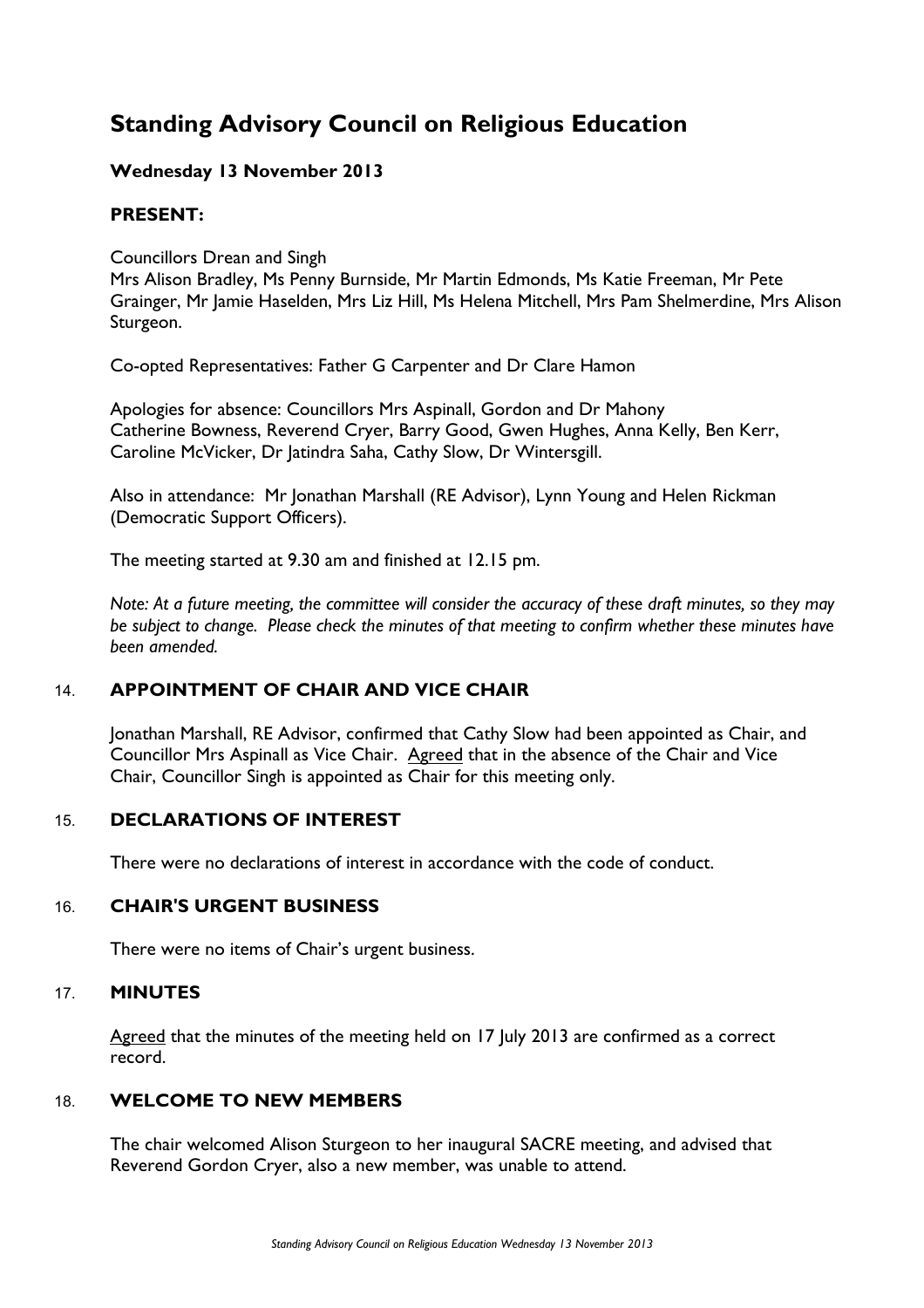# 19. **UPDATES ON SACRE ISSUES**

#### **(i) Humanist Representation**

Jonathan Marshall, RE Advisor, provided an update on the issue of Humanist representation on SACRE.

Members were advised that -

- (a) following on from the previous meeting, Jonathan had sought advice from NASACRE, and informed members that –
	- some SACREs had co-opted a Humanist representative;
	- some SACREs had a Humanist on Group A;
	- some SACREs had no Humanist representation;
- (b) a Humanist was unable to join Group A unless the wording of the membership criteria changed, as it stated Group A was a 'religious group';
- (c) legal advice was required to change the wording of the membership criteria;
- (d) the decision made at the previous meeting on 17 July 2013 not to allow a humanist representative in Group A was in line with national advice;
- (e) the issue could be re-visited at a later date if required by members;
- (f) there was no intention to change the make up of the four groups as this would require a change in the law;
- (g) further information on the Humanist issue was available on the NASACRE website (FAQs – Humanist). The log-in details for NASACRE were provided;

Following a discussion, members raised the following points -

- (h) not all religious groups in Plymouth were represented on SACRE;
- (i) Group A had a good mix of religions and views;
- (j) all religions and belief systems were made to feel welcome at SACRE.

Agreed that the Democratic Support Officer would obtain information regarding the breakdown of religions of Plymouth's population from the last Census.

#### **(ii) Holocaust Memorial Day Plans**

Jonathan Marshall, RE Advisor, provided members with information on plans for the 2014 Holocaust Memorial Day.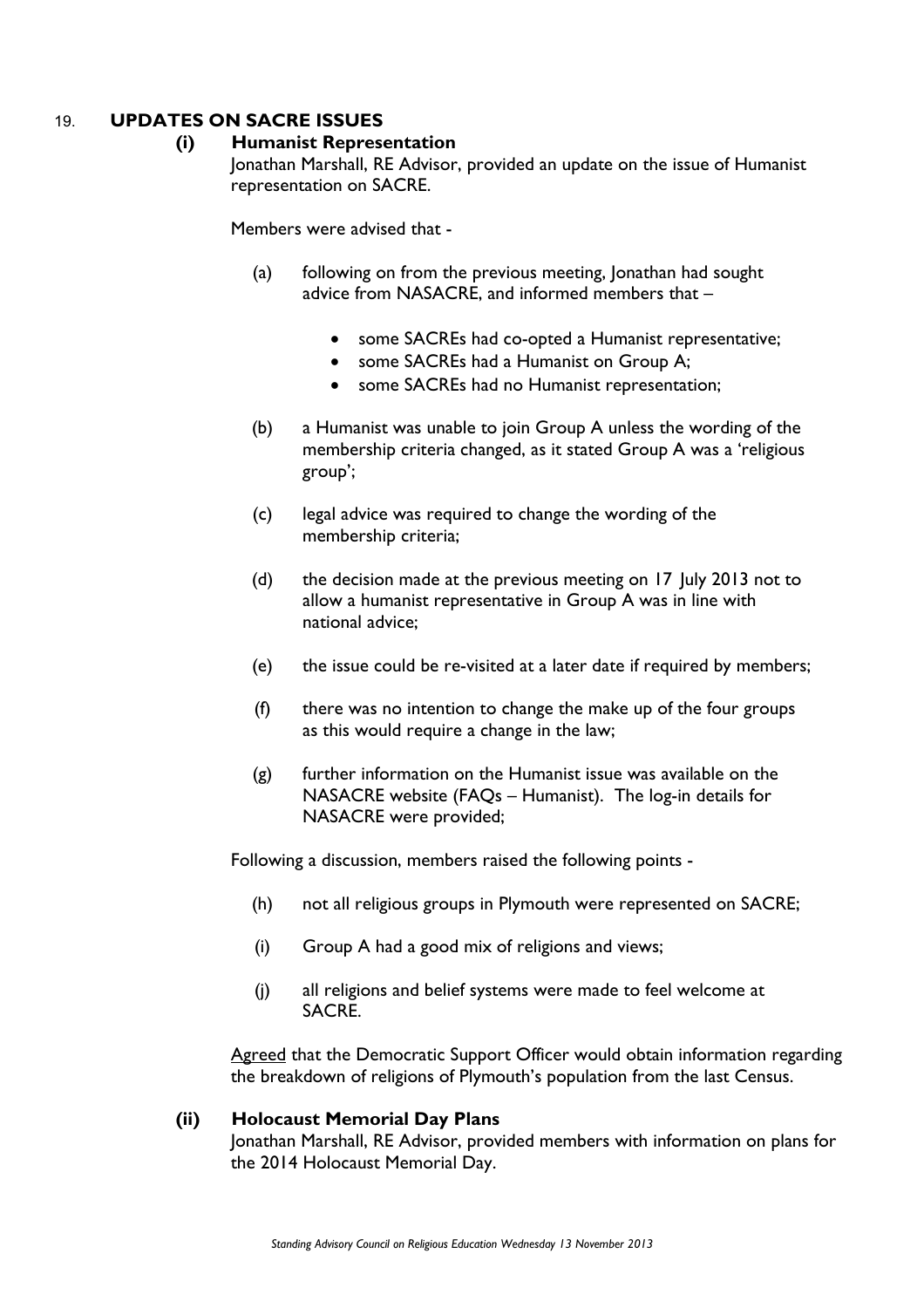Members were informed that -

- (a) Holocaust Memorial Day 2014 was Monday 27 January 2014;
- (b) Plymouth SACRE and the Centre for Faiths were hosting a Memorial Day in the Roland Levinsky building, Plymouth University, to which a number of groups had been invited – including the Lesbian, Gay, Bisexual and Transgender and Gypsy Roma groups;
- (c) schools were encouraged to participate in the event at Plymouth University;
- (d) all faiths were welcome to attend the event at Plymouth University;
- (e) a civic reflection was being held in the English Garden at Mount Edgcumbe on Tuesday 28 January at 12.30pm, which the Lord Mayor was attending (this is now Sunday 26 January at 2.30pm, see below);

Father Gregory subsequently advised members that -

(f) the civic reflection conflicted with the inauguration of the new Roman Catholic Bishop on Tuesday 28 January at 2pm, an event to which the Lord Mayor had been invited.

#### Agreed that –

- (1) Jonathan Marshall would e-mail information regarding the civic reflection on 28 January to SACRE members;
- (2) Jonathan Marshall would confirm the date and time of the civic reflection with the Lord Mayor's office.

#### **(iii) The South West SACRE Conference in March 2014**

Jonathan Marshall, RE Advisor, advised members that there was some confusion as to the correct date of the South West SACRE Conference 2014.

Agreed that Jonathan Marshall would confirm the correct date of the South West SACRE Conference 2014 and e-mail the information to SACRE members.

#### **(iv) Launch of Collective Worship Resources**

Liz Hill provided an update on the Collective Worship Resource Launch.

Members were informed that -

- (a) an excellent resource pack had been produced;
- (b) the launch of the Collective Worship Resource at Hyde Park Infants School had been well attended, and a high number of packs were handed out to visitors;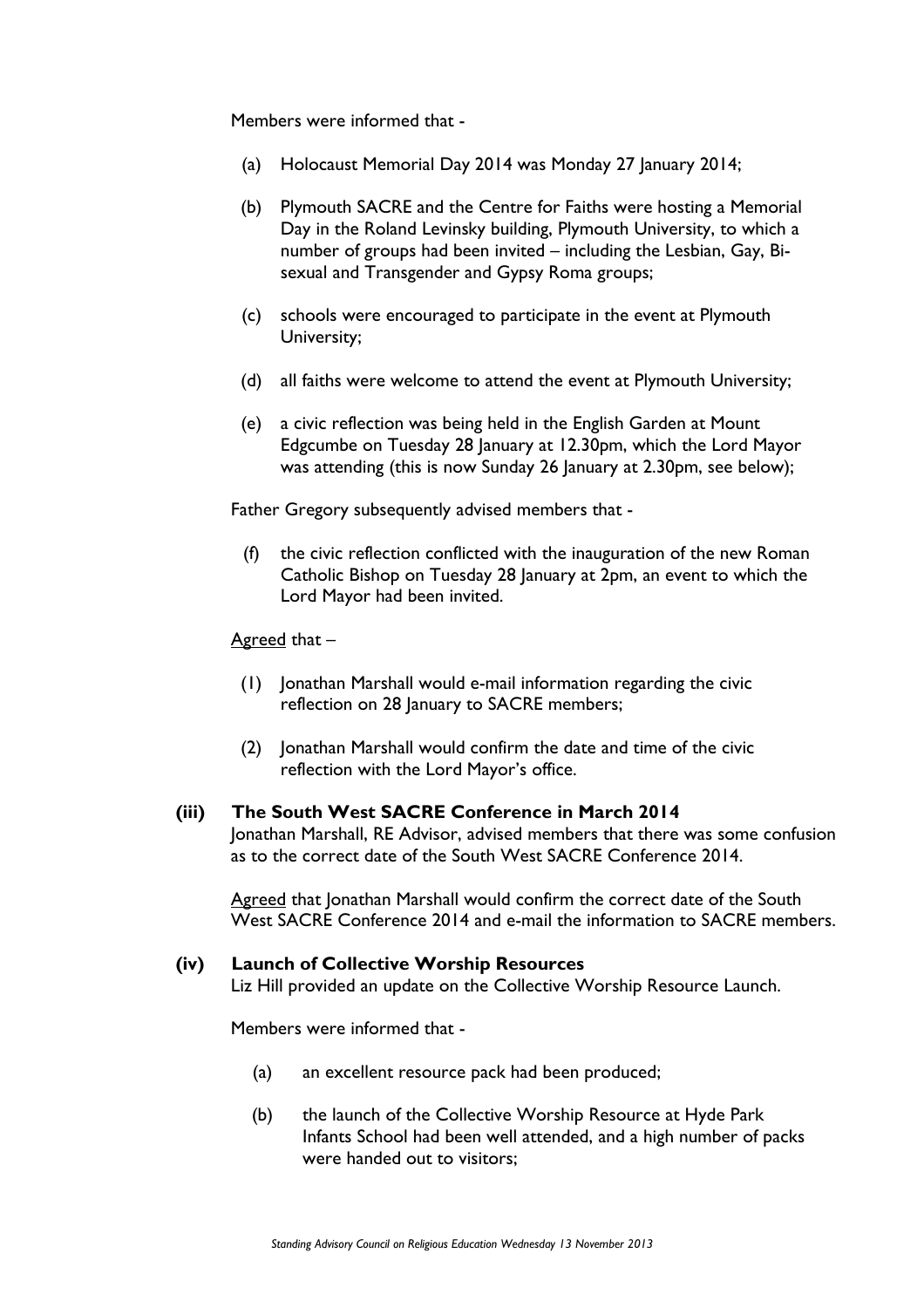- (c) the Collective Worship Resource pack would be brought to the next meeting for members to view;
- (d) it is hoped that a Collective Worship Resource pack for Secondary schools could be produced at a later date, if required.

Jonathan Marshall, RE Advisor, asked members to advise him of any projects for SACRE to consider and which would help develop RE.

## **(v) LearnTeachLead**

Katie Freeman provided an update on LearnTeachLead.

Members were informed that -

- (a) a national RE Quality Mark had been developed and was awarded to schools who satisfied certain criteria based on excellent RE the award was graded as Bronze, Silver and Gold;
- (b) no school in the South West had yet been awarded the RE Mark;
- (c) the cost of the RE Mark was  $£475$  per school and was thought to be off putting;
- (d) Hyde Park Infants School was looking at working alongside another school to obtain the RE Mark;
- (e) Hyde Park Infants School did not have sufficient funds to proceed with the award;

In response to Members' questions, members were informed that –

- (f) SACRE was able to contribute some money towards the RE Quality Mark scheme if sufficient interest was generated from the members;
- (g) there was the possibility that Hyde Park Infants School was able to link in with a secondary school (Marine Academy Plymouth and All Saints Academy Plymouth both expressed an interest) for the scheme;
- (h) there was the possibility that a discount could be obtained if enough schools were interested in gaining the award;
- (i) there was the possibility of obtaining finance from other sources to fund the award;
- (j) some schools were wary of applying for the award as they thought were unable to achieve the set criteria;
- (k) it was important that secondary schools became involved in the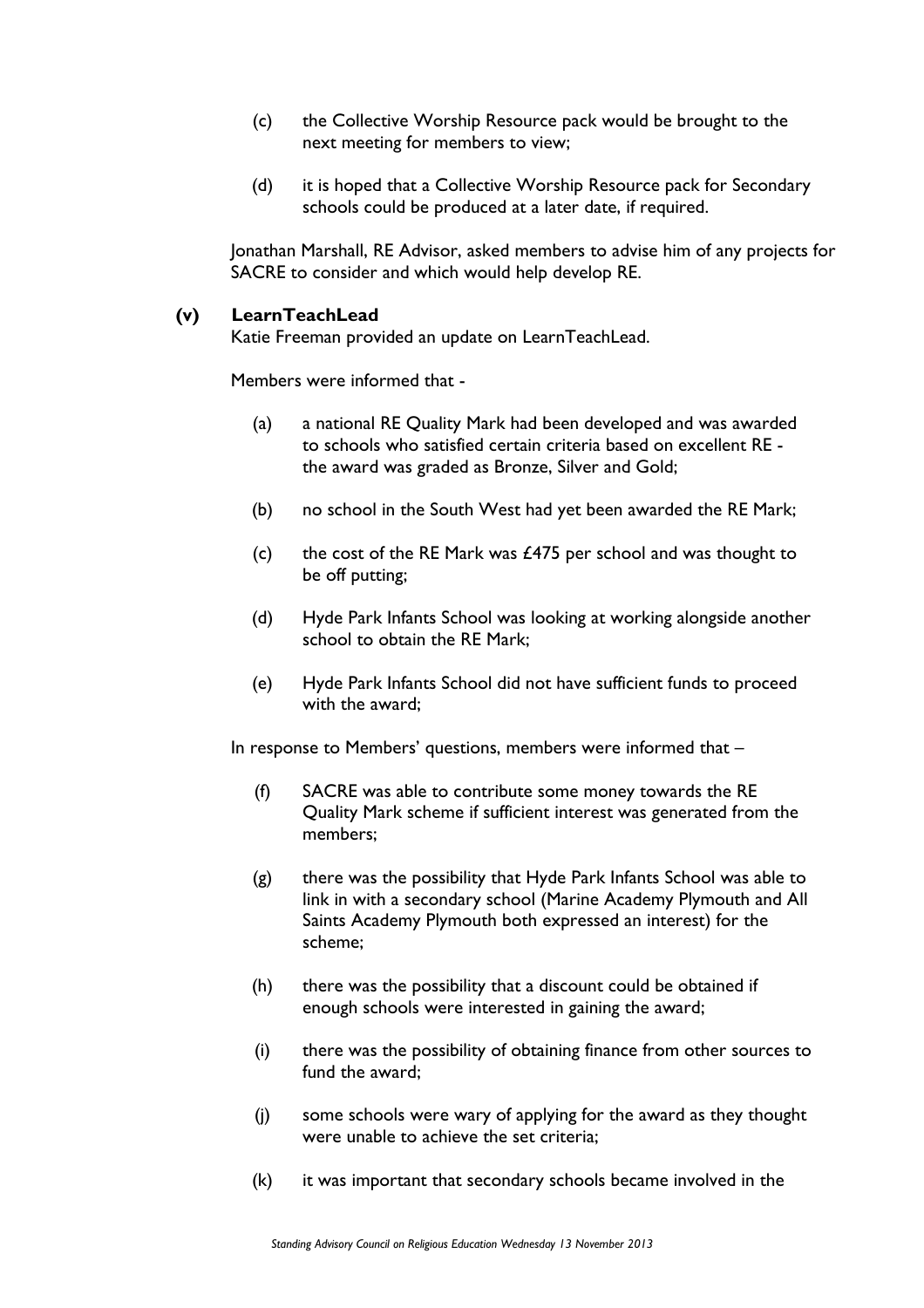scheme.

Agreed that –

- (1) the SACRE budget would be added to the next agenda;
- (2) the Collective Worship Resource pack would be brought to the next meeting for members to view;
- (3) the RE Advisor and Katie Freeman would discuss the REQM issue further.

# 20. **TO CONSIDER THE SACRE ANNUAL REPORT (TO FOLLOW) AND RECEIVE A REPORT ON RELIGIOUS STUDIES EXAMINATION RESULTS FOR SUMMER 2013**

Jonathan Marshall, RE Advisor, discussed the SACRE Annual Report.

Members were informed that –

- (a) the SACRE Annual Report was a draft version only;
- (b) 2013 examination results for RE had shown an improvement on 2012. The results were –
	- GCSE Full Course  $-66.7\%$  A\*-C;
	- GCSE Short Course 52% A\*-C;
	- A Level  $100\%$  A $*$ -C;
	- $\bullet$  AS Level 90% A-E;

Members raised the following points –

- (c) the numbers opting for RS GCSE continued to fluctuate;
- (d) the new University Technical College (UTC) would be included in future analysis of results;
- (e) conferences were taking place around the country to discuss the new RE syllabus;
- (f) it was likely there would be a shortfall of RE teachers in the future.

Agreed that –

- (1) members would advise Jonathan Marshall of any amendments to the SACRE Annual Report;
- (2) Jonathan Marshall would send the amended SACRE Annual Report to the heads of the four groups for final approval;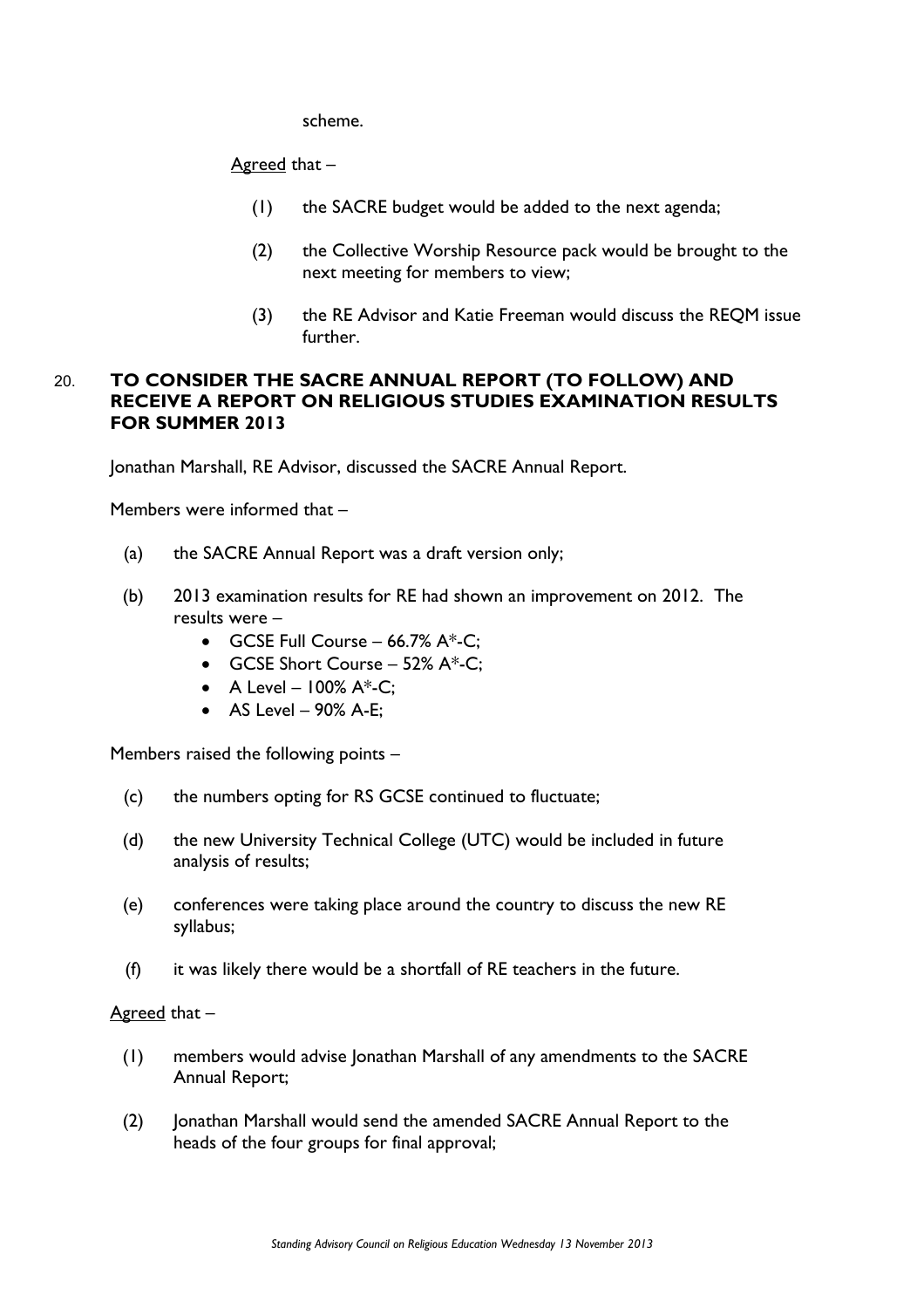(3) the Democratic Support Officer would update the list of SACRE members 2012-2013 in the Annual Report.

(Alison Bradley left the meeting at the end of this item)

# 21. **PLANNING TOWARDS A PLYMOUTH DIMENSION TO THE REVISED RE SYLLABUS**

Jonathan Marshall, RE Advisor, discussed the following three reports –

- the All Party Parliamentary Group for RE The Truth Unmasked (March 2013;
- the recent Ofsted Religious Education report; Realising the Potential (October 2013) and the Religious Education Council;
- A Review of Religious Education in England (launched in London 23<sup>rd</sup> October 2013).

Members were advised that –

- (a) there was a lack of specialist teachers of RE, particularly at primary level;
- (b) in nearly 40% of schools there was a lack of CPD for RE teachers;

Jonathan Marshall, RE Advisor, circulated a document which condensed the information contained in the above three documents.

Jonathan Marshall, RE Advisor, referred to minute 9 of 17 July 2013, Towards a Plymouth RE Syllabus.

Members were advised that -

- (c) SACRE members were advised to work with colleagues in Devon and Torbay on the new RE syllabus by convening an Agreed Syllabus Conference (ASC). This needs to be officially agreed;
- (d) a Plymouth dimension to be developed so that the new RE syllabus illustrated the unique story of Plymouth;
- (e) Plymouth had a predominantly Christian population, which is diverse, however many other faiths were also represented;
- (f) churches were potentially a classroom for children;
- (g) the Revised Syllabus needed to draw on existing resources that were available around the city to enable young people to realise that they belong to a diverse community.

Agreed unanimously that the head of each group is invited to attend the Devon SACRE meeting on Wednesday 27 November 2013 at Buckfast Education Centre to form the ASC.